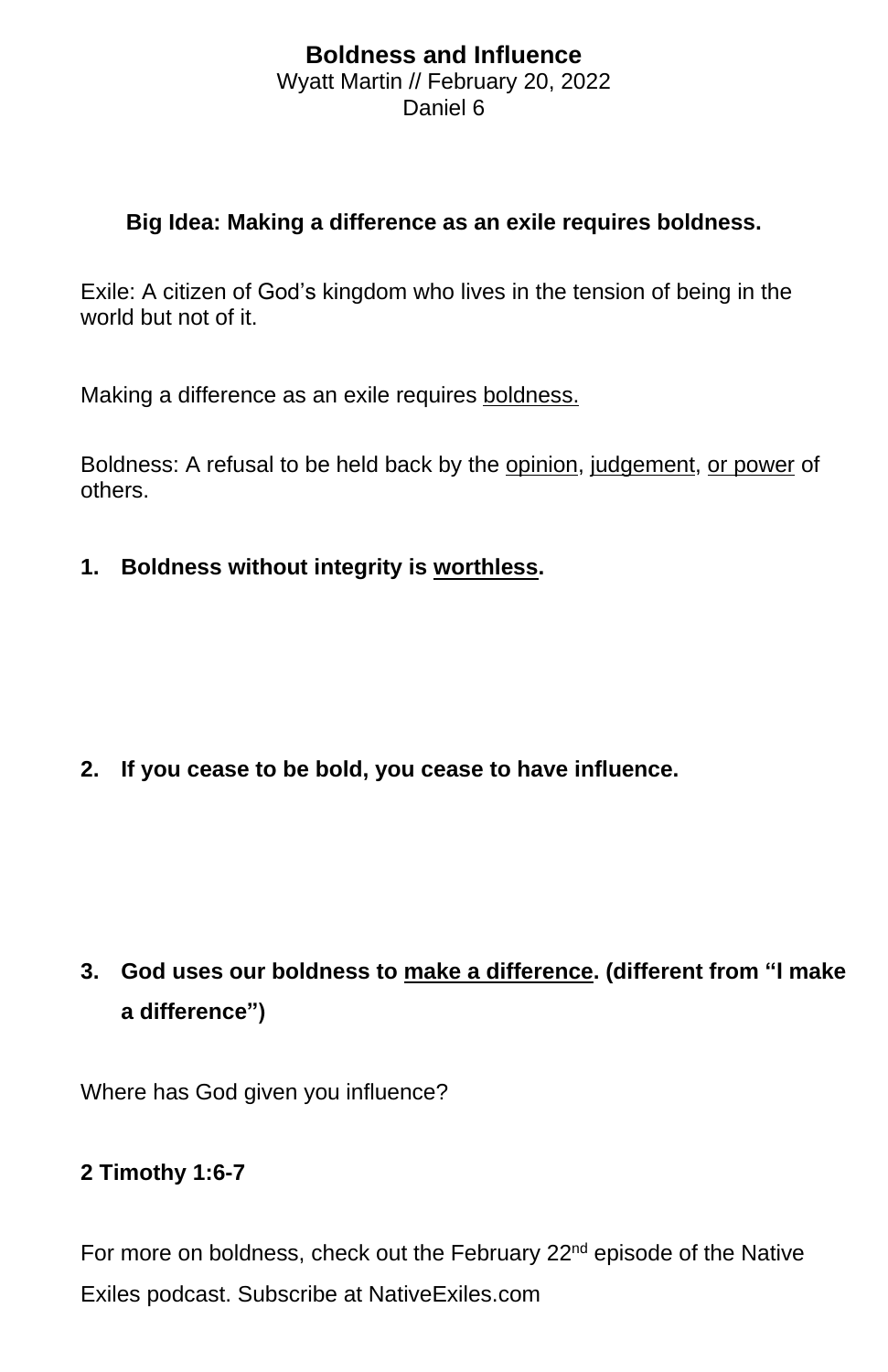## **Sermon questions**

Meet Daniel. A man who stayed radically faithful to God and thrived in his faith while living right in the middle of one of the most godless kingdoms of all time. He has a lot to teach us about what it looks like to be an exile—a citizen of God's kingdom who lives in the tension of being in the world but not of it. We are continuing our series in Daniel, and our passage this Sunday is **Daniel 6.** The Big Idea is *Making a difference as an exile requires boldness.*

Use these questions to discuss the message from Sunday, focusing on how you can **grow** as an everyday follower of Jesus and how you can **go** accomplish what Jesus calls you to do.

1. Reread **vs. 4-5**. Wyatt's point was that boldness without integrity is worthless. When have you seen a lack of integrity inhibit the ability of the church to witness to our culture?

2. Reread **vs. 10**. What does boldness such as this look like for someone like you today?

3. Reread **vs. 26-27**. How difficult is it for you to believe that non-Christians can respond to God like that? Who in your life can you be praying for to that end?